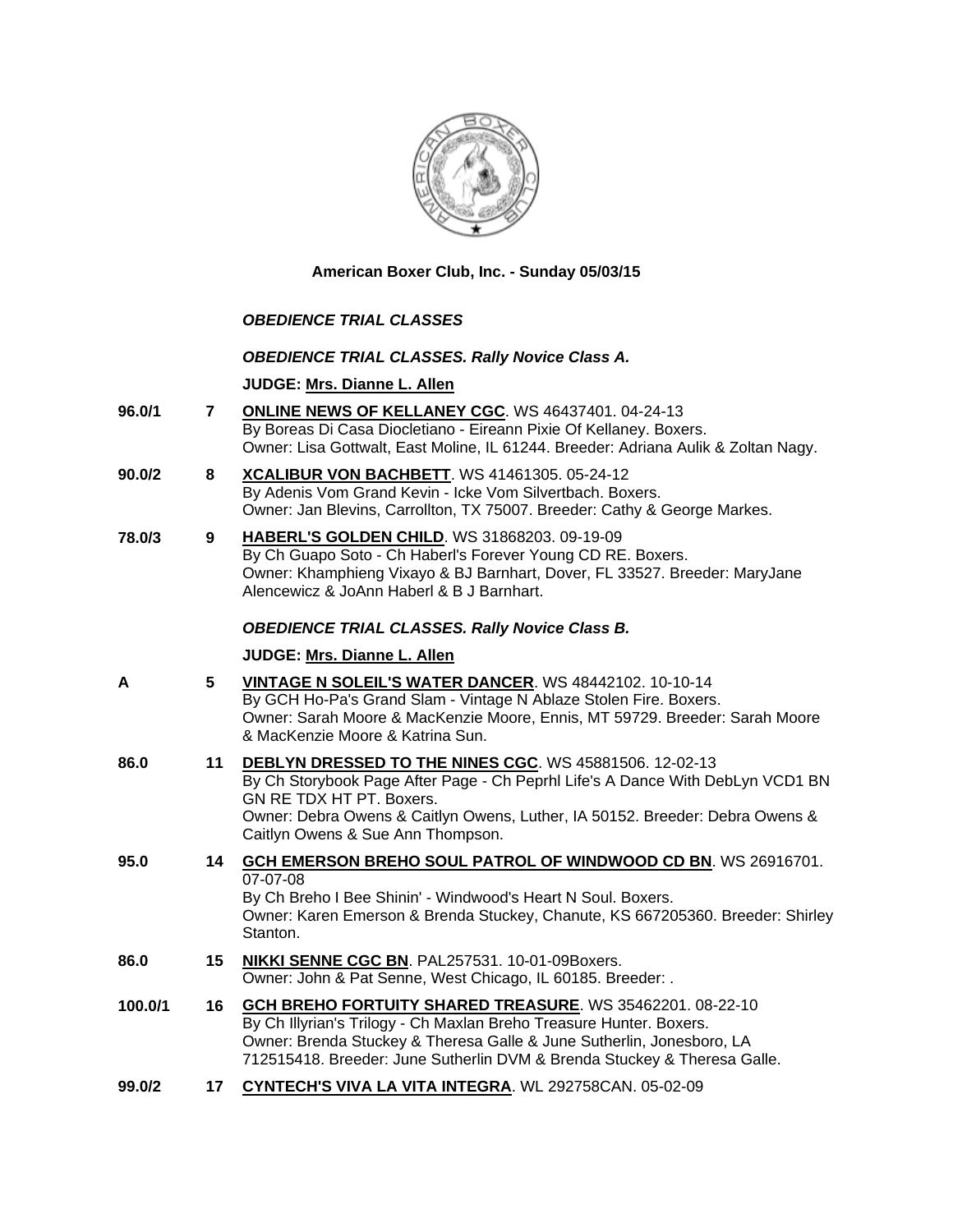|             |    | By Ch Summer's Blackjack Of Shadigee - Country Time's Black Pearl. Boxers.<br>Owner: Joanne M Klauer, Calgary AB, CN T3G 5Z5. Breeder: Cindy Thomas.                                                                                                                                   |
|-------------|----|----------------------------------------------------------------------------------------------------------------------------------------------------------------------------------------------------------------------------------------------------------------------------------------|
| 87.0        | 18 | SUNCHASE'S TOUCHSTONE DECISION. WS 35563703. 10-14-10<br>By Ch Breezewoods Lord Of Wystmont CDX RE - Sunchase's Little Black Dress UDX<br>OM1 RA OA AXJ. Boxers.<br>Owner: Joanne M Klauer, Calgary AB, CN T3G 5Z5. Breeder: Tracy Hendrickson &<br>Rhoda Goselin-Brouillette.         |
| 92.0        | 19 | <b>GCH SHARLEDAR'S STEALIN' AWAY. WS 31395604. 07-21-09</b><br>By Ch Raklyns Stealing The Show - Ch Sharledar's Simply Divine. Boxers.<br>Owner: Ann Campbell, Brandon, FL 33511. Breeder: Sharon L Darby.<br>(Debbie Struff, AKC Registered Handler).                                 |
| 99.0/3      | 20 | <b>DUNCAN'S GOING ON A BENDER.</b> PAL264094. 06-15-09Boxers.<br>Owner: Tracy Kinney, Batavia, OH 451038470. Breeder: .                                                                                                                                                                |
| 91.0        | 21 | <b>TEALCREST'S RUN AND GUN. WS 40917803. 03-12-12</b><br>By Ch Tealcrest's Luck Of The Irsih CD RA OA OAJ CA - Miro-Tealcrests Whats Your<br>Name RN CA. Boxers.<br>Owner: Larry & Susan Stogner, Knoxville, TN 37920. Breeder: Jill C Hootman &<br>Robin Kennedy.                     |
| 95.0/4      | 23 | DIZARA'S DARK PASSION PLAY. WS 39002901. 10-31-11<br>By Twinkle Star V. Eurozone - Chelsey V. Hofmannstal. Boxers.<br>Owner: Michele Valente, Oviedo, FL 32765. Breeder: Gorman Milic & Vanja Milic.                                                                                   |
| 85.0        | 24 | TEALCREST'S DOWN AND DIRTY CGC. WS 40917804. 03-12-12<br>By Ch Tealcrest's Luck Of The Irish CD RA OA OAJ CA - Miro-Teal Crest's What's Ur<br>Name CD RN ACA RATI. Boxers.<br>Owner: Julia Bentley, Windham, ME 04062. Breeder: Jill Hootman.                                          |
| <b>JUDG</b> | 25 | KACEE'S CRIME OF PASSION @ TEALCREST. WS 45403604. 10-26-13<br>By Dizara's Wicked Game CD BN RA - Bella Vom Schattenboxen. Boxers.<br>Owner: Jill Hootman, Clarksville, TN 37040. Breeder: Karen Suarez.                                                                               |
| 93.0        | 26 | DEBLYN GOTTA BE A BLACKNBLUE BN RN CGC. WS 45881507. 12-02-13<br>By Ch Storybook Page After Page - Ch Peprhl Life's A Dance With DebLyn VCD1 BN<br>GN RE TDX HT PT. Boxers.<br>Owner: Caitlyn Owens, Des Moines, IA 50312. Breeder: Debra Owens & Caitlyn<br>Owens & Sue Ann Thompson. |
|             |    | <b>OBEDIENCE TRIAL CLASSES. Rally Advanced Class A.</b>                                                                                                                                                                                                                                |
|             |    | JUDGE: Mrs. Dianne L. Allen                                                                                                                                                                                                                                                            |
| 92.0/4      | 10 | <b>GOTTWALT'S ROCK STAR AJP AX OA OAJ NAP NJP CGCA. WS 32130202. 11-</b><br>07-09<br>By Chapais Chicago Bear - Adeline II. Boxers.<br>Owner: Lisa Gottwalt, East Moline, IL 61244. Breeder: Tina & Jeff Chapai.                                                                        |
| 95.0/3      | 27 | VENICIAN'S ABSOLUTE BLACKJACK RN CGC. WS 43887402. 01-16-13<br>By Valley's Bold Knight MX MXJ RE NF - Valley's N RNB Honor Our Heroes. Boxers.<br>Owner: Rosemarie Right & Janice Solas, Royersford, PA 19468. Breeder: Janice<br>Solas.                                               |
| 96.0/2      | 28 | MY SWEET ADELINE. PAL257783. 12-27-10Boxers.<br>Owner: Janis Foor, Rockford, IL 61107. Breeder: .                                                                                                                                                                                      |
| 92.0/1      | 29 | <b>SAVOY SICILIAN U HAD ME @ HELLO RN CA. WS 42603804. 11-05-12</b><br>By GCH Raklyn's The Bronx Mvpat Third - Garnsey's Savoy Shiraz Of Haberl RN CA.                                                                                                                                 |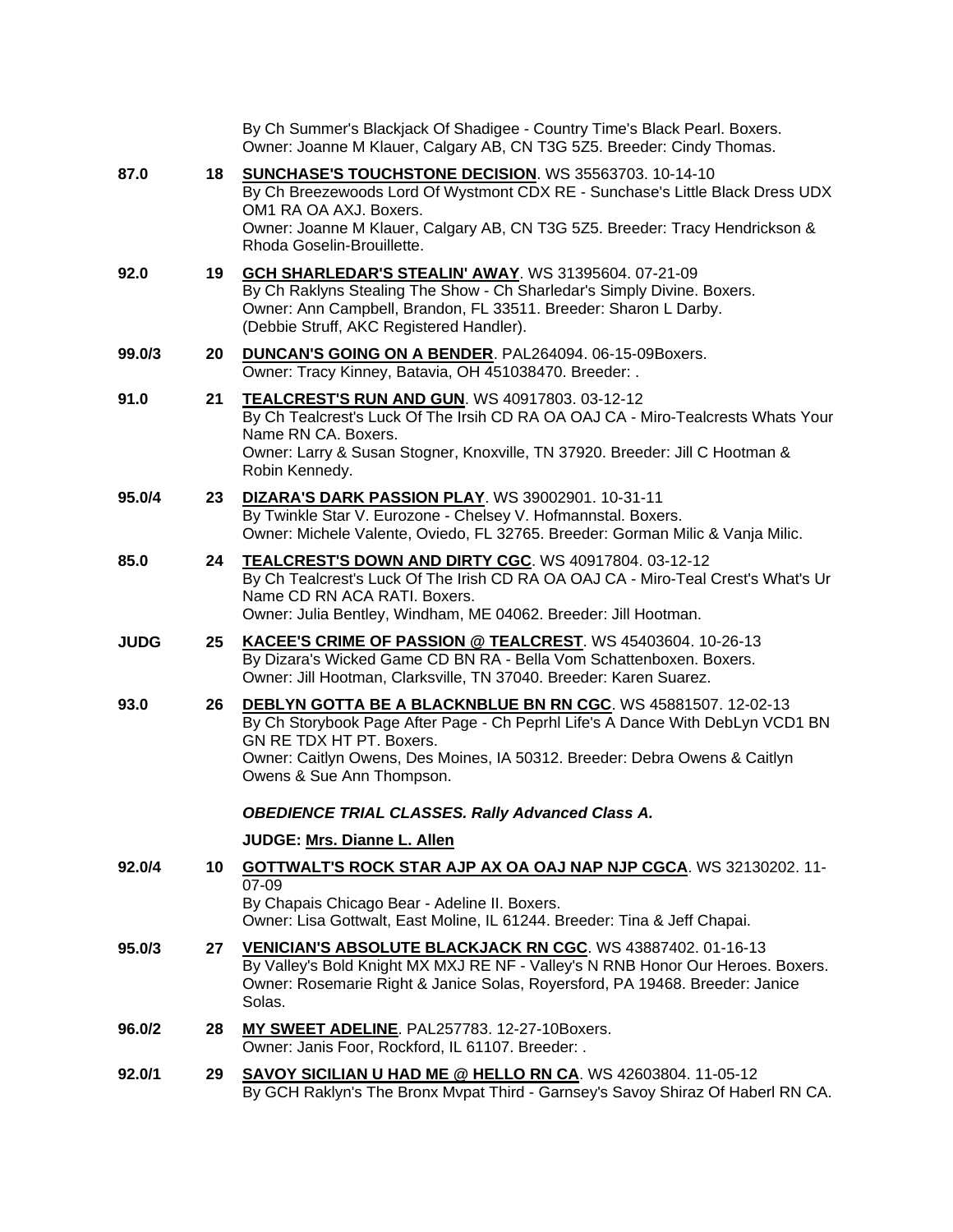Boxers.

Owner: Wendy Mayhall, Dunnellon, FL 34433. Breeder: Wendy Mayhall.

# *OBEDIENCE TRIAL CLASSES. Rally Advanced Class B.*

# **JUDGE: [Mrs. Suzanne D. Hemminger](http://www.infodog.com/judges/15146/juddat.htm)**

| 76.0          | 22 | ROCKET'S KINDRED SPIRIT BN RN CGC. WS 40712003. 04-16-12<br>By Ch Bentbrook's Image Of HighNoon - Rocket's Sky's The Limit CD RN CGC.<br>Boxers.<br>Owner: Dawn Heath, Charlotte, NC 28269. Breeder: Kerry Rodgers.                                                                                                                       |
|---------------|----|-------------------------------------------------------------------------------------------------------------------------------------------------------------------------------------------------------------------------------------------------------------------------------------------------------------------------------------------|
| 99.0/3        | 30 | <b>SUNCHASE'S RUNNING THE RED UD BN RE AX AXJ NF CA CGCA. WS</b><br>35563706.10-14-10<br>By Ch Breezewood's Lord Of Wystmont CDX - Sunchase's Little Black Dress OM1<br>RA AX AXJ OF CA CGCA. Boxers.<br>Owner: Tracy L Hendrickson & Rhoda Brouillette, Broken Arrow, OK 740129426.                                                      |
| 99.0/4        | 31 | Breeder: Tracy Hendrickson.<br>JET FLYIN' HIGH. PAL261704. 03-23-12Boxers.<br>Owner: Melissa Rogers, Waynesville, OH 45068. Breeder: .                                                                                                                                                                                                    |
| 99.0          | 32 | HABERL'S LOVE OVER GOLD BN GN CDX RE CA. WS 31868202. 09-19-09<br>By Ch Guapo Soto - Ch Haberl's Forever Young CD RE. Boxers.<br>Owner: Maryjane Alencewicz & BJ Barnhart, Montverde, FL 34756. Breeder:<br>Maryjane Alencewicz & BJ Barnhart & Don Garrett & J Haberl.                                                                   |
| 72.0          | 33 | HALL'S ANGEL OF MINE CD BN RA. PAL256182. 01-03-10Boxers.<br>Owner: Debora & Randall W Hall, Louisville, KY 402220000. Breeder: .                                                                                                                                                                                                         |
| 86.0          | 34 | JEAMAR'S MAKIN' MISCHIEF. WS 24618503. 12-29-07<br>By Ch Aracrest Rewynd Holly Lane - Ch Hi-Tech's Genesis Of Jeamar. Boxers.<br>Owner: Mary Lou Carroll & Jean H Mattheiss, Ellicott City, MD 210424826. Breeder:<br>Mary Lou Carroll & Jean H Mattheiss.                                                                                |
| A             | 35 | <b>CHOOCHOO'S CALL MY BLUFF CD BN RE CAX NJP NAP CGC. WS 22956303.</b><br>07-14-07<br>By Summer's Blackjack Of Shadigee - Choochoo's Plain As Night. Boxers.<br>Owner: Nancy E Miller & Michael E Miller, Chattanooga, TN 374123624. Breeder:<br>Susan B Barker & Deborah Martin.                                                         |
| 100.0/2       | 36 | <b>SUNCHASE'S LITTLE PINK RIBBON UD BN RE AX AXJ OF CA CGCA. WS</b><br>35563707.10-14-10<br>By Ch Breezewood's Lord Of Wystmont - Sunchase's Little Black Dress UDX AX AXJ<br>RA OM1 CA CGCA OF. Boxers.<br>Owner: Tracy L Hendrickson & Rhoda Brovillete, Broken Arrow, OK 740129426.<br>Breeder: Tracy Hendrickson & Rhoda Brovillette. |
| 98.0          | 37 | <b>SUNCHASE'S LIGHTNING STRIKES TWICE MX MXJ CA UDX RE OF CGCA. WS--</b><br>28777107.12-03-08<br>By Ch KG Halcyon Fire King - Simply Eclipsed RN. Boxers.<br>Owner: Tracy L Hendrickson & Rhoda Brouillette, Broken Arrow, OK 740129426.<br>Breeder: Rhoda Brouillette.                                                                   |
| 100.0/1/HC 38 |    | CH HAPPY TAIL'S LET'S GET THIS PARTY STARTED UD OA AXJ RE. WS<br>27791701.09-05-08<br>By Ch Breezewood's Lord Of Wystmont CDX RE - Onesti's Happy Tail's Debutante.<br>Boxers.<br>Owner: Susan M Naffziger, Albany, IN 47320. Breeder: Amy Bieri.                                                                                         |